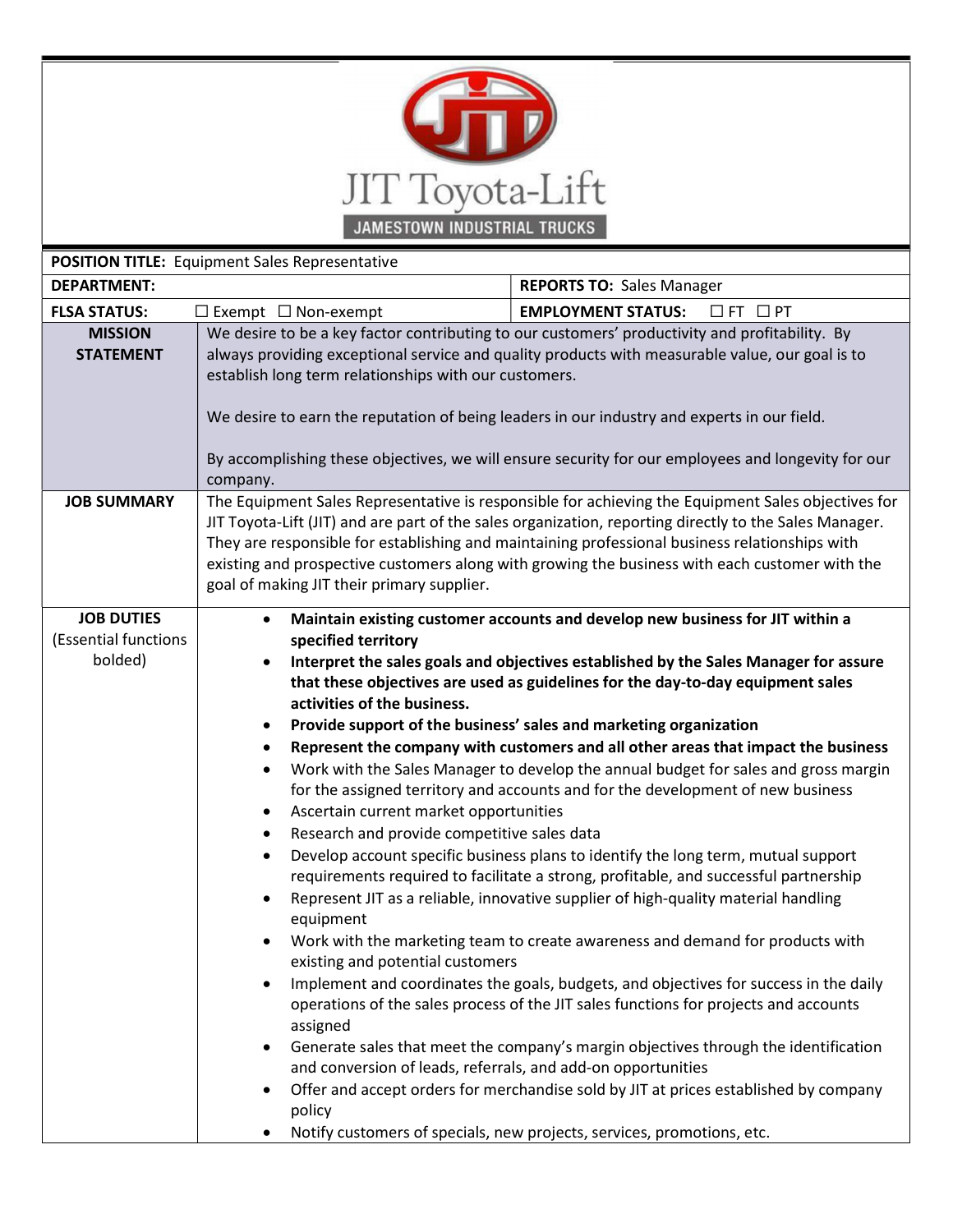|                        | Provide the critical interface between customers, personnel, and other JIT employees<br>$\bullet$                                                                                              |  |
|------------------------|------------------------------------------------------------------------------------------------------------------------------------------------------------------------------------------------|--|
|                        | involved                                                                                                                                                                                       |  |
|                        | Maintain a presence in the field with new and existing clients in support of the sales<br>$\bullet$                                                                                            |  |
|                        | process and customer development effort in order to cultivate follow-on and referral                                                                                                           |  |
|                        | business                                                                                                                                                                                       |  |
|                        | Constantly maintain high quality communication, service and response to customer's<br>$\bullet$                                                                                                |  |
|                        | needs and inquiries                                                                                                                                                                            |  |
|                        | Utilize the sales reporting and planning tools to properly and efficiently manage time<br>$\bullet$<br>and sales effort. These include the use of MS CRM, Trello, Slack, Outlook and any other |  |
|                        | platform JIT may implement for reporting and communications                                                                                                                                    |  |
|                        | Establish and maintain a high level of communications between the customer and the<br>$\bullet$                                                                                                |  |
|                        | in-house team                                                                                                                                                                                  |  |
|                        | Work with the Sales Coordinator to ensure the timeliness and accuracy of information<br>$\bullet$                                                                                              |  |
|                        | and specifications required to perform each day                                                                                                                                                |  |
|                        | Elicit customer feedback on product satisfaction and customer future needs<br>$\bullet$                                                                                                        |  |
|                        | Assist the Controller in the collection of accounts receivable from assigned accounts, as<br>$\bullet$                                                                                         |  |
|                        | requested                                                                                                                                                                                      |  |
|                        | Maintain and improve gross margins on existing and new projects by delivering<br>$\bullet$                                                                                                     |  |
|                        | performance measured in terms of gross margin, on-time delivery, and quality service                                                                                                           |  |
|                        | and customer satisfaction                                                                                                                                                                      |  |
|                        | Communicate order specifications and customer expectations, as completely as<br>$\bullet$                                                                                                      |  |
|                        | possible, to the other members of the project team using appropriate forms, upon                                                                                                               |  |
|                        | which other departments rely for control and verification of, delivery requirements                                                                                                            |  |
|                        | Communicate operating issues, plans, goals and results to the Sales Manager<br>$\bullet$                                                                                                       |  |
|                        | Maintain records of sales, customer information, and requests by updating data<br>$\bullet$                                                                                                    |  |
|                        | Attend sales meetings and report sales activity, new account development, and<br>$\bullet$                                                                                                     |  |
| <b>JOB SKILLS</b>      | upcoming itinerary                                                                                                                                                                             |  |
|                        | Must be knowledgeable in all aspects of sales and customer support<br>$\bullet$<br><b>Excellent communication skills</b>                                                                       |  |
|                        | $\bullet$<br>Ability to achieve budgeted sales and gross margins<br>$\bullet$                                                                                                                  |  |
|                        | Ability to improve penetration within the assigned territory while achieving targeted                                                                                                          |  |
|                        | gross margins                                                                                                                                                                                  |  |
|                        | Ability to close new business as well as add-on, and referral business                                                                                                                         |  |
|                        | Ability to achieve a high level of customer satisfaction                                                                                                                                       |  |
|                        | Ability to develop strong team building skills and success in coordinating, through the<br>$\bullet$                                                                                           |  |
|                        | project team process, a high level of success in the project completion process                                                                                                                |  |
| <b>EXPERIENCE</b>      | Minimum of 5 years of successful experience in Business Development and Sales.<br>$\bullet$                                                                                                    |  |
|                        | Commercial, industrial or construction related industry experience is strongly preferred<br>$\bullet$                                                                                          |  |
| <b>EDUCATION</b>       | High school diploma or GED.<br>$\bullet$                                                                                                                                                       |  |
|                        | College degree is preferred, but not required                                                                                                                                                  |  |
| <b>CERTIFICATIONS/</b> | Valid driver's license with no major or frequent traffic violations<br>$\bullet$                                                                                                               |  |
| <b>LICENSES</b>        |                                                                                                                                                                                                |  |
| <b>EQUIPMENT</b>       | Computer skills - Proficient in MS Office, Outlook, CRM                                                                                                                                        |  |
| <b>PHYSICAL</b>        | While performing the duties of the job, the employee is occasionally required to stand; walk; sit;                                                                                             |  |
| <b>DEMANDS</b>         | use hands to finger, handle, or feel objects, tools or controls; reach with hands and arms; climb                                                                                              |  |
|                        | stairs; talk or hear; occasionally lift or move office products and supplies, up to 20 pounds. During                                                                                          |  |
|                        | visits to job sites, the employee is occasionally required to climb and is exposed to moving<br>mechanical parts.                                                                              |  |
| <b>WORK</b>            | The work environment characteristics described here are representative of those an employee                                                                                                    |  |
| <b>ENVIRONMENT</b>     | encounters while performing the essential functions of this job. Reasonable accommodations may                                                                                                 |  |
|                        | be made to enable individuals with disabilities to perform the essential functions.                                                                                                            |  |
|                        |                                                                                                                                                                                                |  |